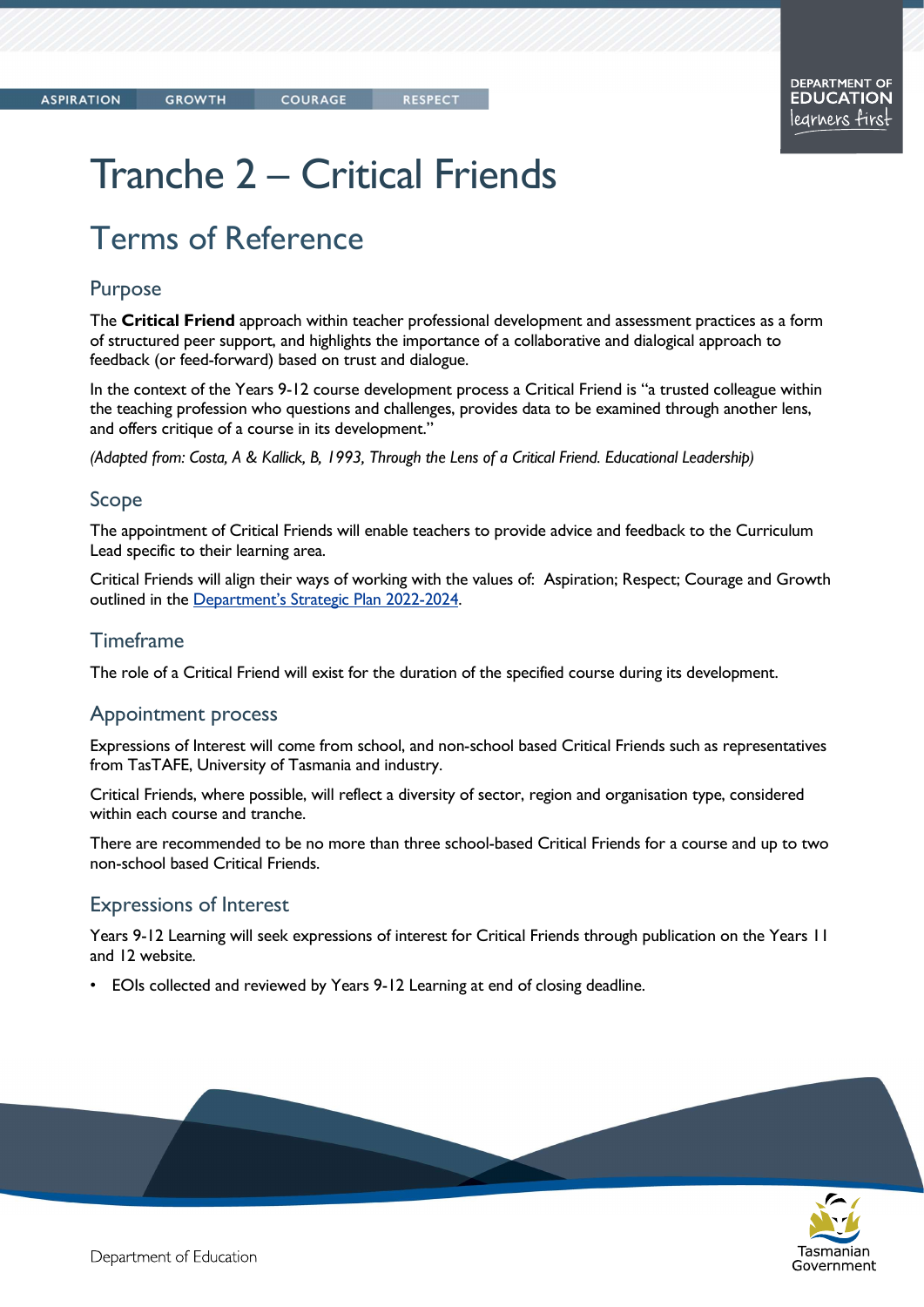- Each EOI will be reviewed on the evidence provided against the selection criteria, and against other EOIs received.
- A set of recommendations will be submitted to the Director of 9-12 Learning for approval/endorsement.
- If approved/endorsed, Critical Friends will be advised via email, and all successful and unsuccessful applicants will be advised of the outcome at the same time.

Critical Friends can be invited to take part in the process through direct nomination by the Curriculum Lead, if insufficient or unsuitable expressions of interest are received.

## Payment

Generally there will be no payment. Relief for teachers for extended work and tasks may be provided where there is an agreed need. Video conference meetings will reduce the need for extended travel, and travel costs, where required, will be covered within reason according to DoE policies and guidelines.

# Australian Professional Standards for Teachers

This role provides evidence against the following APST standards:

- 2.1 Content and teaching strategies of the teaching area
- 3.6 Evaluate and improve teaching programs
- 7.1 Meet professional ethics and responsibilities
- 7.2 Comply with legislative, administrative and organisational requirements
- 7.4 Engage with professional teaching networks and broader communities